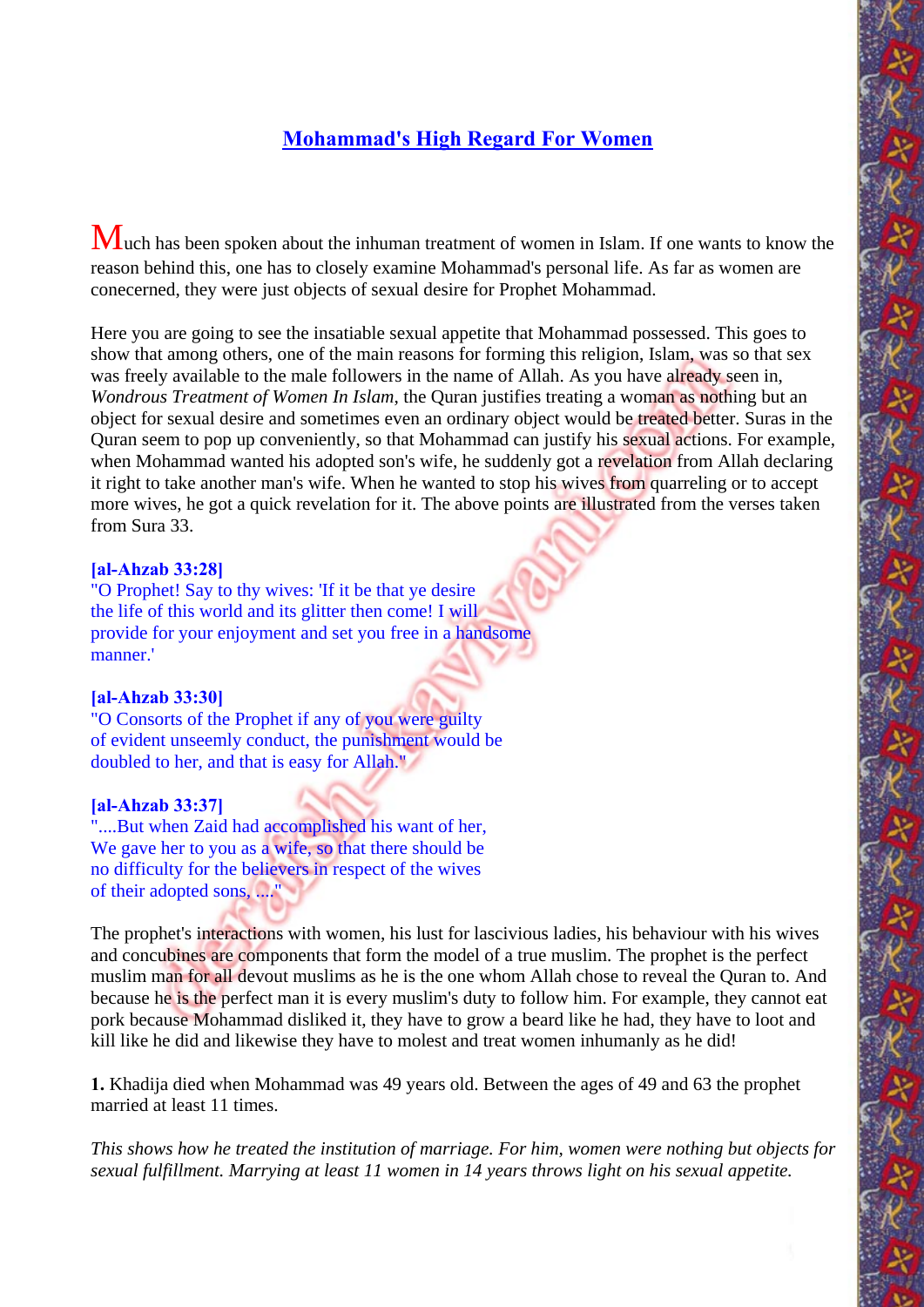**2.** Among his many other wives Mohammad also married a 6 year old baby, Ayesha. She was his favourite wife.

*This marriage is a clear proof that his sexual appetite started manifesting itself after Khadija's death, because when she was alive he did not want to offend her because all the wealth belonged to her.* 

**3.** The prophet said that, "the woman can be married for religion, her fortune, or her beauty. So marry one for the religion" (Abu Issa al-Tarmidi, Sunan al-Tarmidi, Medina n.d., p.275, B: 4, H:1092)

*Therefore, according to the Prophet the woman is either a creature who will be subjected to brutal conversion to Islam, a golden goose or a sexual plaything. Her virtues, intelligence or personality do not matter. But Mohammad did not stop there. He recommends all muslims to marry "one for the religion". Now what does this mean? It means that use the institution of marriage to convert people to Islam. Now you know why so many Muslim men marry non-muslims and convert them to Islam. It also shows what high regard Islam has for the sacred institution of Marriage.*

**4.** In many occasions Mohammad did not even spare women who were originally allotted to other soldiers of his tribe after gaining a victory in War. One such woman was Safia Bint Huyay. This Jewish woman was captured by lecherous muslim invaders after the Jews were brutally murdered by Mohammad. According to a Quranic Sura (8:41) four fifths of any booty or spoil that is won after murdering the non-believers, is distributed to the barbaric invaders. In Islam, women of other religion are also considered as booty, so Safiya bint Huyay was allotted to a soldier called Dahia. But when Mohammad the ascetic heard of her 'incomparable beauty', he sent for Dahiya, paid him Safiya's price and married her. (Ibn Saad, al-Tabaqat, pp. 120-123).

**5.** Safiya Bint Huyway was just one of the numerous Jewish women who became prey to Mohammad's sexual desire. Regardless of his participation in these barbaric raids Mohammad was alloted 1/5 of the booty as prescribed in the Quran, Sura 8:41. Rayhana Bint Zayd was another Jewish woman, whom Mohammad captured after her tribe(Qurayza) was totally butchered. She was known to be a woman of immense beauty. Mohammad kept her as a concubine. She never accepted Islam and never accepted getting marry to Mohammad. (Ibid., p. 129)

During Mohammad's time a lot of barbaric wars were instigated by the muslims and Mohammad was always the receiver of at least one fifths of the booty. This booty included captured women and children. One can imagine how many women were made into concubines for Prophet Mohammad's pleasure and how many children were his victims.

**6.** Maria the Copt from Egypt, was another concubine of Mohammad. She bore him a son, Ibrahim, who died in infancy. The Prophet's desire for Maria was so strong that it led him to violate another of his ideals: "That a man should be just in his dealings with his wives. A man should keep strictly to the rotation schedule and not have intercourse with a wife, even if he so desired."

Hafsa, one of the Prophet's wives, however, caught him having intercourse with Maria in Safiya's room. 'O Prophet of God, in my room and in my day!' fulminated Safiya angrily. Afraid of the anger of his other wives, and especially of his most beloved Ayesha, he promised Hafsa never to touch Maria again(Tahrim) if she would keep the incident secret. But she told Mohammad's Secrete to Ayesha and the Prophet immediately received orders from God to retract his promise to Safiya; he then resumed relations with Maria.

**[at-Tahrim 66:1]**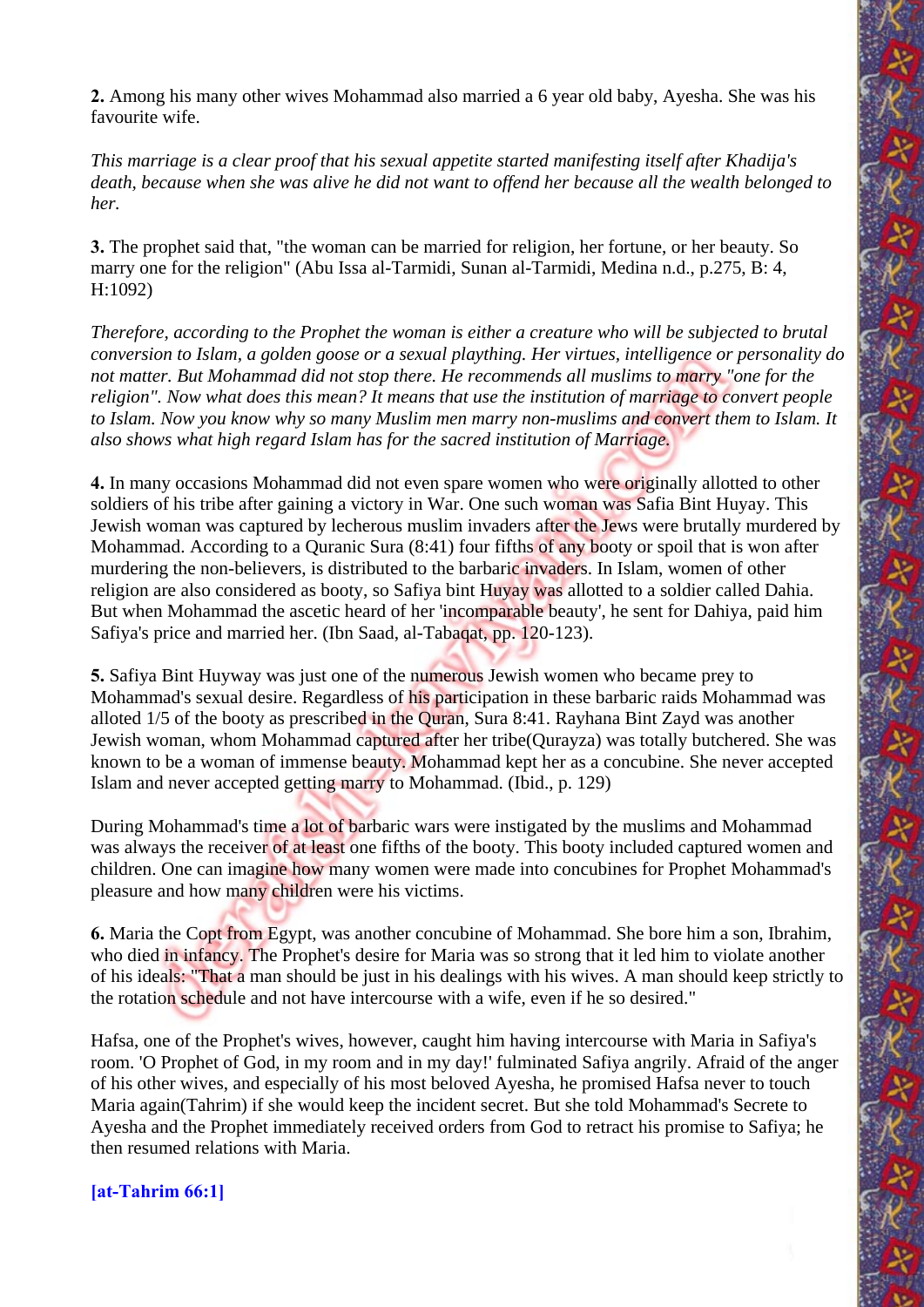O Prophet! why do you forbid (yourself) that which Allah has made lawful for you; you seek to please your wives; and Allah is Forgiving, Merciful.

## **[at-Tahrim 66:3]**

And when the prophet secretly communicated a piece of information to one of his wives-- but when she informed (others) of it, and Allah made him to know it, he made known part of it and avoided part; so when he informed her of it, she said: Who informed you of this? He said: The Knowing, the one Aware, informed me.

*Was Allah gossiping with Mohammad about his wives?*

# **[at-Tahrim 66:4]**

If you both turn to Allah, then indeed your hearts are already inclined (to this); and if you back up each other against him, then surely Allah it is Who is his Guardian, and Jibreel and -the believers that do good, and the angels after that are the aiders.

As you see Mohammad did not even hesitate to threaten Hafsa and Ayesha to divorce them, if they did not stop plotting against him.

## **[at-Tahrim 66:5]**

Maybe, his Lord, if he divorce you, will give him in your place wives better than you, submissive, faithful, obedient, penitent, adorers, fasters, widows and virgins.

# *Now we know the real job of Allah, namely finding wives for Mohammad!*

Maria's power over the Prophet is best described in Ayesha's words: "I never was as jealous as I was of Maria again. That is because she was a very beautiful, curly haired woman. The Prophet was very attracted to her. In the beginning, she was living near us and the Prophet spent entire days and nights with her until we protested and she became frightened." (Ibn Saad, al-Tabaqat, p. 212) The Prophet then decided to transfer Maria to a more secure dwelling far from his legitimate wives and kept seeing her inspite of their pressure.

**7.** Another woman that the Prophet married for satisfying his sexual desires was Juwariya Bint al-Harith who was according to Ayesha's description, 'so beautiful that whoever caught a glimpse of her fell in love with her.' (Ibid. p.117) Ayesha's jealousy is displayed again from the following quote: "The Prophet was in my room when Juwariya came to ask him about a contract. By Allah, I hated her when I saw her coming towards him. I knew that he was going to see what I saw (her beauty)." (Ibid)

**8.** Mohammad's adopted son Zayed was married to Zainab, daughter of Jahsh. But one day the prophet "beheld in a loose undress, the beauty of Zainab, and burst forth into an ejaculation of devotion and desire. The servile, or greatful, freeman (Zayed) understood the hint and yielded without hesitation to the love of the benefactor."

*Mohammad was not satisfied with his own overflowing harem and had to marry his son's wife. His son being a devoted follower of the "great" prophet was more than happy to divorce his wife. What*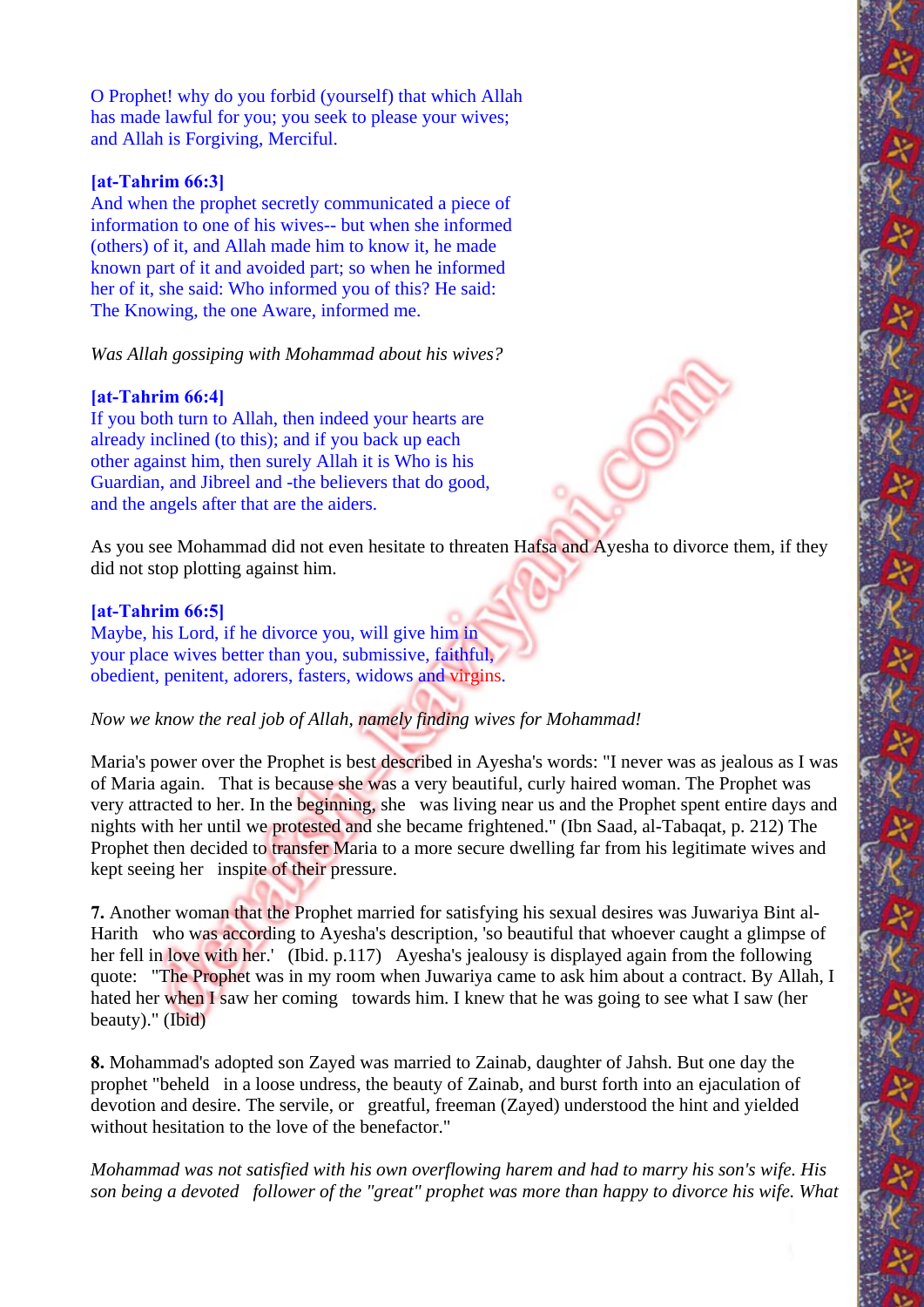*a great father-in-law Mohammad was, a model for all Islamic father-in-laws.*

**9.** *Mohammad may have as many women as he wants He may have those women(prisoners of war) that Allah given to him He may have Any women that give herself to him He may have whomever he wants, mother's, daughter's, aunt's, paternal, maternal of his followers BUT nobody ever should marry his wives even after his dead He may treat his women how he pleases and they should be pleased with whatever he gives them* 

#### **[al-Ahzab 33:50]**

O Prophet! surely We have made lawful to you your wives whom you have given their dowries, and those whom your right hand possesses out of those whom Allah has given to you as prisoners of war, and the daughters of your paternal uncles and the daughters of your paternal aunts, and the daughters of your maternal uncles and the daughters of your maternal aunts who fled with you; and a believing woman if she gave herself to the Prophet,

if the Prophet desired to marry her - specially for you, not for the (rest of) believers;

We know what We have ordained for them concerning their wives and those whom their right hands possess in order that no blame may attach to you; and Allah is Forgiving, Merciful.

#### **[al-Ahzab 33:51]**

You may put off whom you please of them(the wives of the Prophet), and you may take to you whom you please, and whom you desire of those whom you had separated provisionally; no blame attaches to you; this is most proper, so that their eyes may be cool and they may not grieve, and that they should be pleased, all of them with what you give them, and Allah knows what is in your hearts; and Allah is Knowing, Forbearing.

#### **[al-Ahzab 33:53]**

.... And when ye ask of them (the wives of the Prophet) anything, ask it of them from behind a curtain. That is purer for your hearts and for their hearts. And it is not for you to cause annoyance to the messenger of Allah, nor that ye should ever marry his wives after him. Lo! that in Allah's sight would be an enormity.

**10.** A unique instance of the effect of female beauty on the Prophet was that of Duba Bint Amr who 'was among the most beautiful of Arab women....her hair was long enough to cover all her body.'(Ibid., p. 153) Mohammad asked her son if he could marry his mother, but later retracted when he heard that Duba Bint Amr, although attractive, was aging.

*This shows that Mohammad was only interested in physical beauty and not in providing protection for widows or some other charitable cuase as the Muslims have been brain washed to believe.*